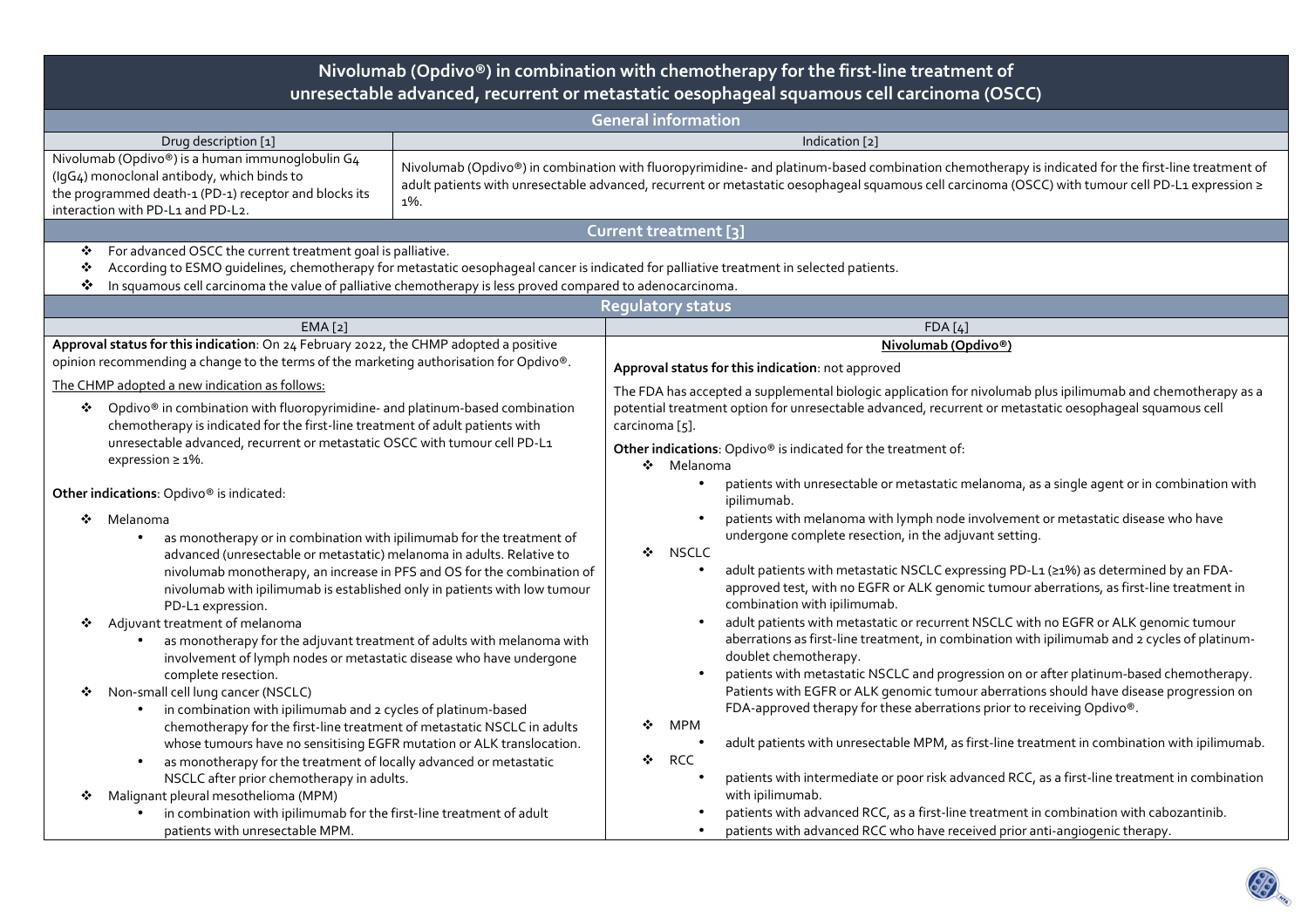| Renal cell carcinoma (RCC)<br>❖ |  |
|---------------------------------|--|
|---------------------------------|--|

- Renal cell carcinoma (RCC) as monotherapy for the treatment of advanced RCC after prior therapy in •adults.
	- •in combination with ipilimumab for the first-line treatment of adult patients with intermediate/poor-risk advanced RCC.
	- • in combination with cabozantinib for the first-line treatment of adult patients with advanced RCC.
- $\mathbf{r}$  Classical Hodgkin lymphoma (cHL)
	- as monotherapy for the treatment of adult patients with relapsed or refractory cHL after autologous stem cell transplant (ASCT) and treatment with brentuximab vedotin.
- Squamous cell cancer of the head and neck (SCCHN)
	- as monotherapy for the treatment of recurrent or metastatic SCCHN in adults progressing on or after platinum-based therapy.
- ◆ Urothelial carcinoma
	- • as monotherapy for the treatment of locally advanced unresectable or metastatic urothelial carcinoma in adults after failure of prior platinum‑containing therapy.
- ◆ Mismatch repair deficient (dMMR) or microsatellite instability-high (MSI-H)<br>
colorectal cancer (CBC) colorectal cancer (CRC)
	- in combination with ipilimumab for the treatment of adult patients with dMMR or MSI-H metastatic CRC after prior fluoropyrimidine‑based combination chemotherapy.
- $\bullet$  oscc
	- • in combination with ipilimumab for the first-line treatment of adult patients with unresectable advanced, recurrent or metastatic OSCC with tumour cell PD-L1 expression ≥ 1%.
	- • as monotherapy for the treatment of adult patients with unresectable advanced, recurrent or metastatic OSCC after prior fluoropyrimidine- and platinum-based combination chemotherapy.
- $\mathbf{r}_{\mathbf{a}}^{\mathbf{a}}$  Adjuvant treatment of oesophageal or gastro-oesophageal junction cancer (OC or GEJC)
	- • as monotherapy for the adjuvant treatment of adult patients with OC or GEJC who have residual pathologic disease following prior neoadjuvant chemoradiotherapy.
- ❖ Gastric, gastro‑oesophageal junction (GEJ) or oesophageal adenocarcinoma
	- • in combination with fluoropyrimidine- and platinum-based combination chemotherapy for the first‑line treatment of adult patients with HER2‑negative advanced or metastatic gastric, GEJ or oesophageal adenocarcinoma whose tumours express PD-L1 with a combined positive score (CPS)  $\geq$  5

## **Costs [6]**

 $24$  ml Opdivo® concentrate for solution for infusion 10 mg/ml =  $\epsilon$  3,432.00 (ex-factory price)

**Warnings and precautions [4]** 

- $r$ HL • adult patients with cHL that has relapsed or progressed after (indication approved under accelerated approval based on overall response rate and duration of response):
	- o autologous hematopoietic stem cell transplantation (HSCT) and brentuximab vedotin, or
	-
- 3 or more lines of systemic therapy that includes autologous HSCT. o
- ❖ SCCHN

 $\bullet$ 

- • patients with recurrent or metastatic SCCHN with disease progression on or after a platinumbased therapy.
- ◆ Urothelial carcinoma
	- patients with locally advanced or metastatic urothelial carcinoma who:
		- ohave disease progression during or following platinum-containing chemotherapy.
		- o have disease progression within 12 months of neo-adjuvant or adjuvant treatment with platinum-containing chemotherapy.
- $\bullet$  CRC
	- • adult and paediatric (12 years and older) patients with MSI-H or dMMR metastatic CRC that has progressed following treatment with a fluoropyrimidine, oxaliplatin, and irinotecan, as a single agent or in combination with ipilimumab (indication approved under accelerated approval based on overall response rate and duration of response).
- ◆ Hepatocellular carcinoma (HCC)<br>continuation the UCC who
	- • patients with HCC who have been previously treated with sorafenib in combination with ipilimumab (indication approved under accelerated approval based on overall response rate and duration of response).
- ❖ Oesophageal cancer<br>extends units and design
	- • patients with completely resected OC or GEJC with residual pathologic disease, who have received neo-adjuvant chemoradiotherapy.
	- • patients with unresectable advanced, recurrent or metastatic oesophageal squamous cell carcinoma after prior fluoropyrimidine- and platinum-based chemotherapy.
- Gastric cancer, GEJ, and oesophageal adenocarcinoma
	- • patients with advanced or metastatic gastric cancer, GEJ, and oesophageal adenocarcinoma in combination with fluoropyrimidine- and platinum-containing chemotherapy.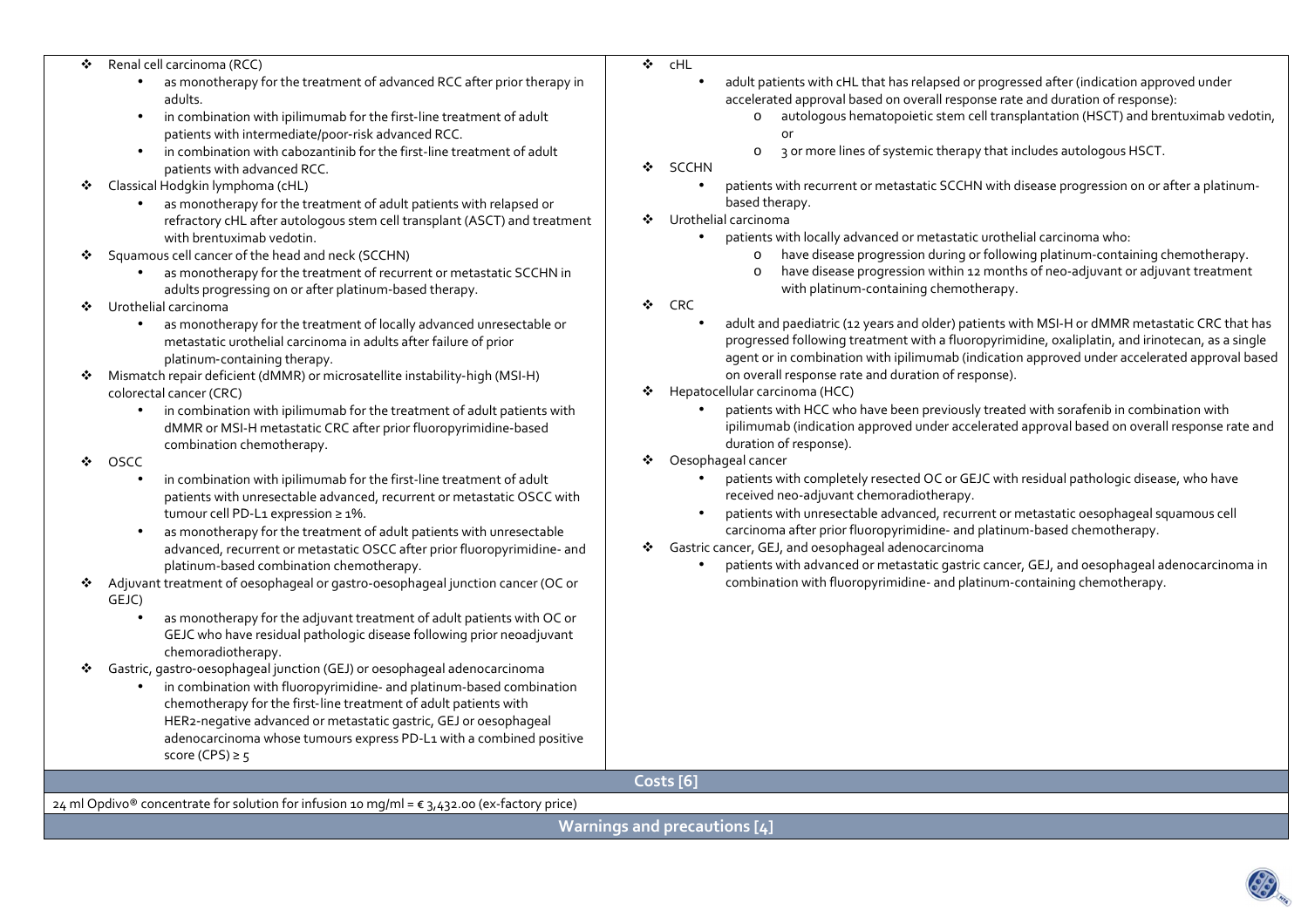## $\mathcal{L}_{\mathcal{C}}$ **Immune-mediated adverse reactions**

- • Immune-mediated adverse reactions, which may be severe or fatal, can occur in any organ system or tissue, including the following: immune-mediated pneumonitis, immune-mediated colitis, immune-mediated hepatitis and hepatotoxicity, immune-mediated endocrinopathies, immune-mediated dermatologic adverse reactions, and immune-mediated nephritis and renal dysfunction.
- •Monitor for early identification and management. Evaluate liver enzymes, creatinine, and thyroid function at baseline and periodically during treatment.
- •Withhold or permanently discontinue based on severity and type of reaction.

## $\bullet$ **Infusion-related reactions**

- Interrupt, slow the rate of infusion, or permanently discontinue Opdivo® based on severity of reaction.
- ❖ **Complications of allogeneic HSCT** 
	- Fatal and other serious complications can occur in patient who receive allogeneic HSCT before or after being treated with a PD-1/PD-L1 blocking antibody.
- $\mathbf{r}$  **Embryo-foetal toxicity** 
	- •Can cause foetal harm. Advise females of reproductive potential of potential risk to a foetus and to use effective contraception.
- $\bullet$  Treatment of patients with **multiple myeloma** with a PD-1 or PD-L1 blocking antibody in combination with a thalidomide analogue plus dexamethasone is not recommended outside of controlled clinical trials.

| Study characteristics [7-10]                                                                                                                                                                |              |                                                                              |                                                                                                                                                  |                       |                                         |                                                                             |                  |                                                                                        |                |  |
|---------------------------------------------------------------------------------------------------------------------------------------------------------------------------------------------|--------------|------------------------------------------------------------------------------|--------------------------------------------------------------------------------------------------------------------------------------------------|-----------------------|-----------------------------------------|-----------------------------------------------------------------------------|------------------|----------------------------------------------------------------------------------------|----------------|--|
| Trial name                                                                                                                                                                                  | $\mathsf{n}$ | Intervention (I)                                                             | Intervention (I2)                                                                                                                                | Comparator<br>(C)     | <b>PE</b>                               | Characteristics                                                             | <b>Biomarker</b> | Funding                                                                                | Publication(s) |  |
| CheckMate 648<br>NCT03143153                                                                                                                                                                | 970<br>1:1:1 | nivolumab<br>240 mg IV<br>every 2 weeks<br>plus<br>chemotherapy <sup>1</sup> | nivolumab IV<br>3 mg per kilogram<br>of body weight<br>every<br>2 weeks +<br>ipilimumab IV at a<br>dose of 1 mg per<br>kilogram every<br>6 weeks | chemotherapy<br>alone | OS &<br><b>PFS</b><br>by<br><b>BICR</b> | ongoing, open-label,<br>randomized, global,<br>phase III trial <sup>2</sup> | PD-L1            | <b>Bristol Myers</b><br>Squibb and<br>Ono<br>Pharmaceutical                            | [9]            |  |
| <b>Efficacy</b> (I vs. C)                                                                                                                                                                   |              |                                                                              |                                                                                                                                                  |                       |                                         |                                                                             |                  | Safety (I vs. C)                                                                       |                |  |
| Median OS among patients with tumour-cell PD-L1 expression of 1% or greater: 15.4 months (95% CI, 11.9-19.5) vs. 9.1 months (95% CI,                                                        |              |                                                                              |                                                                                                                                                  |                       |                                         |                                                                             |                  | Any treatment-related AEs of grade 3 or 4: n=147/310 (47%) vs.                         |                |  |
| 7.7-10.0), HR 0.54; 99.5% CI, 0.37-0.80; p<0.001                                                                                                                                            |              |                                                                              |                                                                                                                                                  |                       |                                         |                                                                             |                  | n=108/304 (36%)<br>Treatment-related SAEs of grade 3 or 4: n=57/310 (18%) vs. n=38/304 |                |  |
| Patients who were alive at 12 months: 58% vs. 37%<br>Median OS in the overall population: 13.2 months (95% Cl, 11.1-15.7) vs. 10.7 months (95% Cl, 9.4-11.9), HR 0.74; 99.1% Cl, 0.58-0.96; |              |                                                                              |                                                                                                                                                  |                       |                                         |                                                                             |                  | (12%)                                                                                  |                |  |
| $p=0.002$                                                                                                                                                                                   |              |                                                                              |                                                                                                                                                  |                       |                                         |                                                                             |                  | Treatment-related AEs of grade 3 or 4 that led to discontinuation:                     |                |  |
| Median PFS among patients with tumour-cell PD-L1 expression of 1% or greater: 6.9 months (95% Cl, 5.7-8.3) vs. 4.4 months (95% Cl,                                                          |              |                                                                              |                                                                                                                                                  |                       |                                         |                                                                             |                  | n=29/310 (9%) vs. n=14/304 (5%)                                                        |                |  |
| 2.9-5.8); HR for disease progression or death: 0.65; 98.5% CI, 0.46-0.92; p=0.002)                                                                                                          |              |                                                                              |                                                                                                                                                  |                       |                                         |                                                                             |                  | Treatment-related deaths <sup>3</sup> : n=5/310 (2%) vs. n=6/304 (2%)                  |                |  |
| Median PFS in the overall population: 5.8 months (95% Cl, 5.6-7.0) vs. 5.6 months (95% Cl, 4.3-5.9), HR 0.81; 98.5% Cl, 0.64-1.04; p=0.04                                                   |              |                                                                              |                                                                                                                                                  |                       |                                         |                                                                             |                  |                                                                                        |                |  |
| Objective response by BICR among patients with tumour-cell PD-L1 expression of 1% or greater: 53% vs. 20%                                                                                   |              |                                                                              |                                                                                                                                                  |                       |                                         |                                                                             |                  |                                                                                        |                |  |
| Objective response by BICR in the overall population: 47% vs. 27%                                                                                                                           |              |                                                                              |                                                                                                                                                  |                       |                                         |                                                                             |                  |                                                                                        |                |  |
| Median duration of response among patients with tumour-cell PD-L1 expression: 8.4 vs. 5.7 months                                                                                            |              |                                                                              |                                                                                                                                                  |                       |                                         |                                                                             |                  |                                                                                        |                |  |

 $^{\rm 1}$  Consisting of a 4-week cycle of IV fluorouracil at a dose of 800 mg per square meter of body-surface area on days 1 through 5 and intravenous cisplatin at a dose of 80 mg per square meter on day 1.



 $^2$  The CheckMate 648 trial is currently ongoing; estimated study completion date is 08/2024.

 $^3$  Treatment-related deaths in I were from acute kidney injury, pneumonia, pneumonitis, pneumonitis or respiratory-tract infection, and pneumatosis intestinalis (n=1 each). Treatment-related deaths in C were from acute kidney injury, pneumonia, sepsis, and septic shock (n=1 each). Two additional deaths in I (one from other reasons and one from an unknown cause) were also reported by the investigator as treatment-related SAEs that eventually had a fatal outcome (acute respiratory failure and death).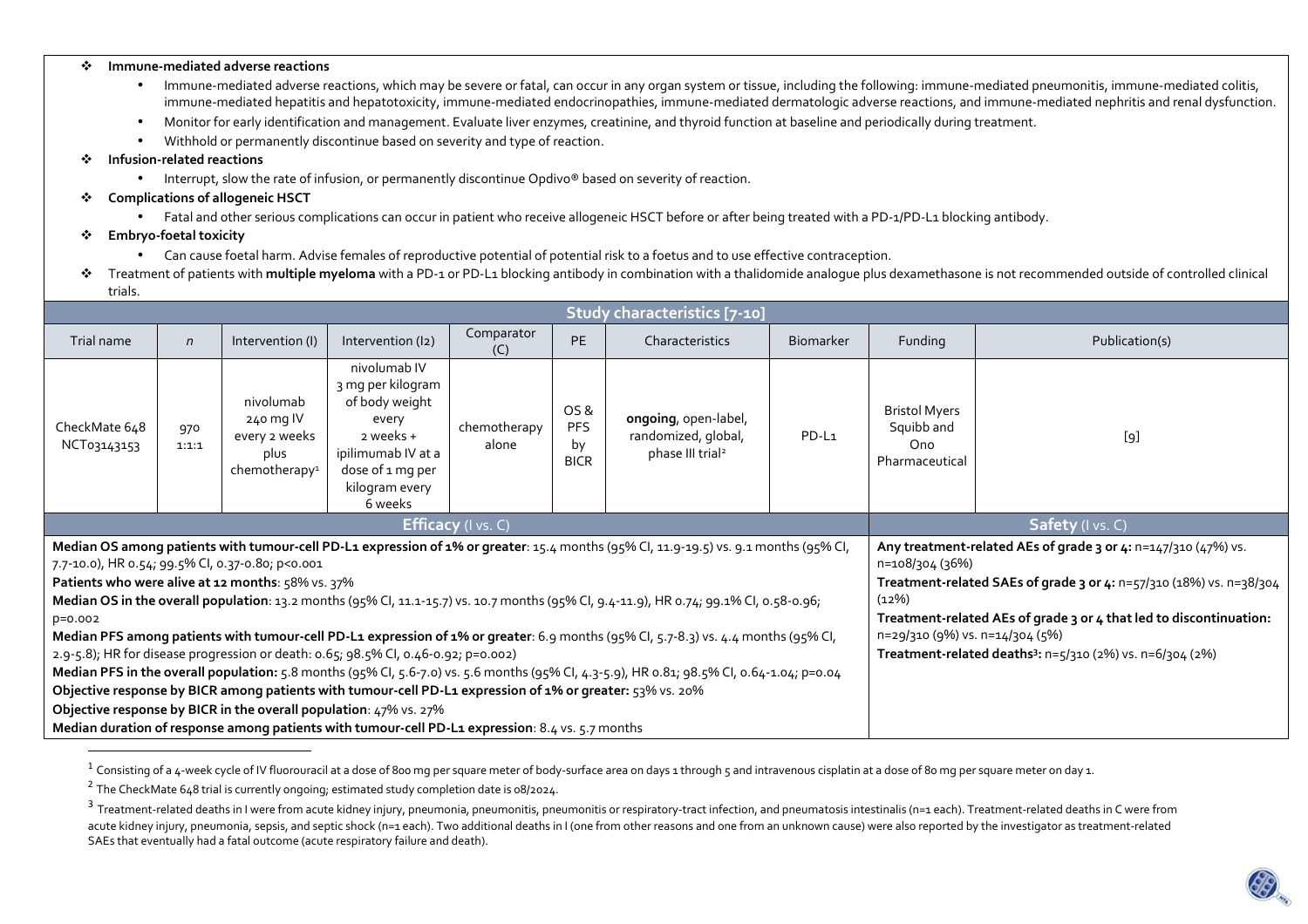| Median duration of response in the overall population: 8.2 vs. 7.1 months                                                                                                                                                                                                                                                                                                                                                                                                                                                                                                                                                                                                                                                                            |                                                                                                                               |    |                 |                                        |                                         |  |                                                     |                     |                                                   |                           |           |   |
|------------------------------------------------------------------------------------------------------------------------------------------------------------------------------------------------------------------------------------------------------------------------------------------------------------------------------------------------------------------------------------------------------------------------------------------------------------------------------------------------------------------------------------------------------------------------------------------------------------------------------------------------------------------------------------------------------------------------------------------------------|-------------------------------------------------------------------------------------------------------------------------------|----|-----------------|----------------------------------------|-----------------------------------------|--|-----------------------------------------------------|---------------------|---------------------------------------------------|---------------------------|-----------|---|
|                                                                                                                                                                                                                                                                                                                                                                                                                                                                                                                                                                                                                                                                                                                                                      | <b>Patient-Reported Outcomes</b>                                                                                              |    |                 |                                        |                                         |  |                                                     |                     |                                                   |                           |           |   |
| A longitudinal mixed-model analysis of FACT-E scores through week 49 showed an overall increase in the least-squares mean<br>❖<br>change from baseline with nivolumab plus chemotherapy (4.98 points; 95% Cl, 2.68-7.27) and chemotherapy alone (1.54 points;<br>95% CI, -1.26-4.33) in the overall population.<br>These improvements from baseline were not clinically meaningful, which indicates that health-related QoL was maintained<br>❖<br>during the treatment period.<br>Except at baseline, the percentage of patients who reported not being bothered by treatment side effects over time was higher<br>❖<br>with nivolumab plus ipilimumab than with chemotherapy, whereas percentages with nivolumab plus chemotherapy were similar to |                                                                                                                               |    |                 |                                        |                                         |  |                                                     |                     |                                                   |                           |           |   |
| those with chemotherapy alone.                                                                                                                                                                                                                                                                                                                                                                                                                                                                                                                                                                                                                                                                                                                       |                                                                                                                               |    |                 |                                        |                                         |  |                                                     |                     |                                                   |                           |           |   |
| Scale                                                                                                                                                                                                                                                                                                                                                                                                                                                                                                                                                                                                                                                                                                                                                | ESMO-MCBS version 1.1 [11]<br>MG ST<br><b>MG</b><br>Score calculation<br>Form<br>HR (95% CI)<br>Int.<br><b>PM</b><br>Toxicity |    |                 |                                        |                                         |  |                                                     |                     | QoL                                               | AJ                        | <b>FM</b> |   |
| Original                                                                                                                                                                                                                                                                                                                                                                                                                                                                                                                                                                                                                                                                                                                                             | <b>NC</b>                                                                                                                     | 2a | $<$ 12 months   | $OS: +6.3$<br>months                   | 0.54 (0.37-0.80)                        |  | HR≤o.65 AND gain<br>≥3 months                       | 4                   |                                                   | Not clinically meaningful |           | 4 |
| Adapted                                                                                                                                                                                                                                                                                                                                                                                                                                                                                                                                                                                                                                                                                                                                              | <b>NC</b>                                                                                                                     | 2a | $<$ 12 months   | $OS: +6.3$<br>months                   | $0.54(0.37 - 0.80)$                     |  | HR≤o.65 AND gain<br>$\geq$ 3 months                 | 4                   | +11% treatment-<br>related AEs of<br>grade 3 or 4 | Not clinically meaningful | $-1$      |   |
|                                                                                                                                                                                                                                                                                                                                                                                                                                                                                                                                                                                                                                                                                                                                                      | Risk of bias (RCT) [12]                                                                                                       |    |                 |                                        |                                         |  |                                                     |                     |                                                   |                           |           |   |
| Adequate generation of<br>Adequate allocation concealment<br>randomisation sequence                                                                                                                                                                                                                                                                                                                                                                                                                                                                                                                                                                                                                                                                  |                                                                                                                               |    | <b>Blinding</b> |                                        | Selective outcome<br>reporting unlikely |  | Other aspects which<br>increase the risk of<br>bias | <b>Risk of bias</b> |                                                   |                           |           |   |
|                                                                                                                                                                                                                                                                                                                                                                                                                                                                                                                                                                                                                                                                                                                                                      | yes<br>$\overline{\phantom{a}}$                                                                                               |    |                 | no, open-label<br>unclear <sup>4</sup> |                                         |  | yes <sup>5</sup>                                    | unclear             |                                                   |                           |           |   |
| First published: 03/2022                                                                                                                                                                                                                                                                                                                                                                                                                                                                                                                                                                                                                                                                                                                             |                                                                                                                               |    |                 |                                        |                                         |  |                                                     |                     |                                                   |                           |           |   |

Abbreviations: AE=adverse event, AJ=adjustment, ALK=anaplastic lymphoma kinase, ASCT=autologous stem cell transplant, BICR=blinded independent central review, C=comparator, CHMP=Committee for Medicinal Products for Human U CI=confidence interval, cHL=classical Hodgkin lymphoma, CPS=combined positive score, CRC=colorectal cancer, dMMR=mismatch repair deficient, EGFR=epidermal growth factor receptor, EMA=European Medicines Agency, ESMO-MCBS= European Society of Medical Oncology – Magnitude of Clinical Benefit Scale, FACT-E= Functional Assessment of Cancer Therapy–Esophageal, FDA=Food and Drug Administration, FM=final magnitude of clinical benefit grade, GEJ=qastro-oesophaqeal junction, GEJC=qastro-oesophaqeal junction cancer, HCC=hepatocellular carcinoma, HR=hazard ratio, HSCT=haematopoietic stem cell transplantation, l=intervention, Int.=intention, MG=median qain, MPM=ma pleural mesothelioma, MSI-H= microsatellite instability-high, n=number of patients, NSCLC=non-small cell lung cancer, OC=oesophageal cancer, OS=overall survival, OSCC=oesophageal squamous cell carcinoma, PD-1=programmed de PD-L1=programmed death-ligand 1, PE=primary endpoint, PFS=progression-free survival, PM=preliminary grade, QoL=quality of life, RCC=renal cell carcinoma, SAE=serious adverse event, SCCHN=squamous cell cancer of the head an ST=standard treatment

## **References**

- 1. European Medicines Agency (EMA). Opdivo: EPAR Product Information. [Available from: https://www.ema.europa.eu/en/documents/product-information/opdivo-epar-product-information\_en.pdf].
- **[Available** 2. European Medicines Agency (EMA). Medicines. Opdivo. [Available from: https://www.ema.europa.eu/en/medicines/human/summaries-opinion/opdivo-7.

<sup>&</sup>lt;sup>4</sup> CheckMate 648 is ongoing until 08/2024.

<sup>&</sup>lt;sup>5</sup> The sponsor funded the trial, provided the trial drugs, and collaborated with the academic authors on the trial design and on the collection, analysis, and interpretation of the data. Medical writing support, including development of the first draft of the manuscript under the guidance of the authors, was funded by the sponsor.